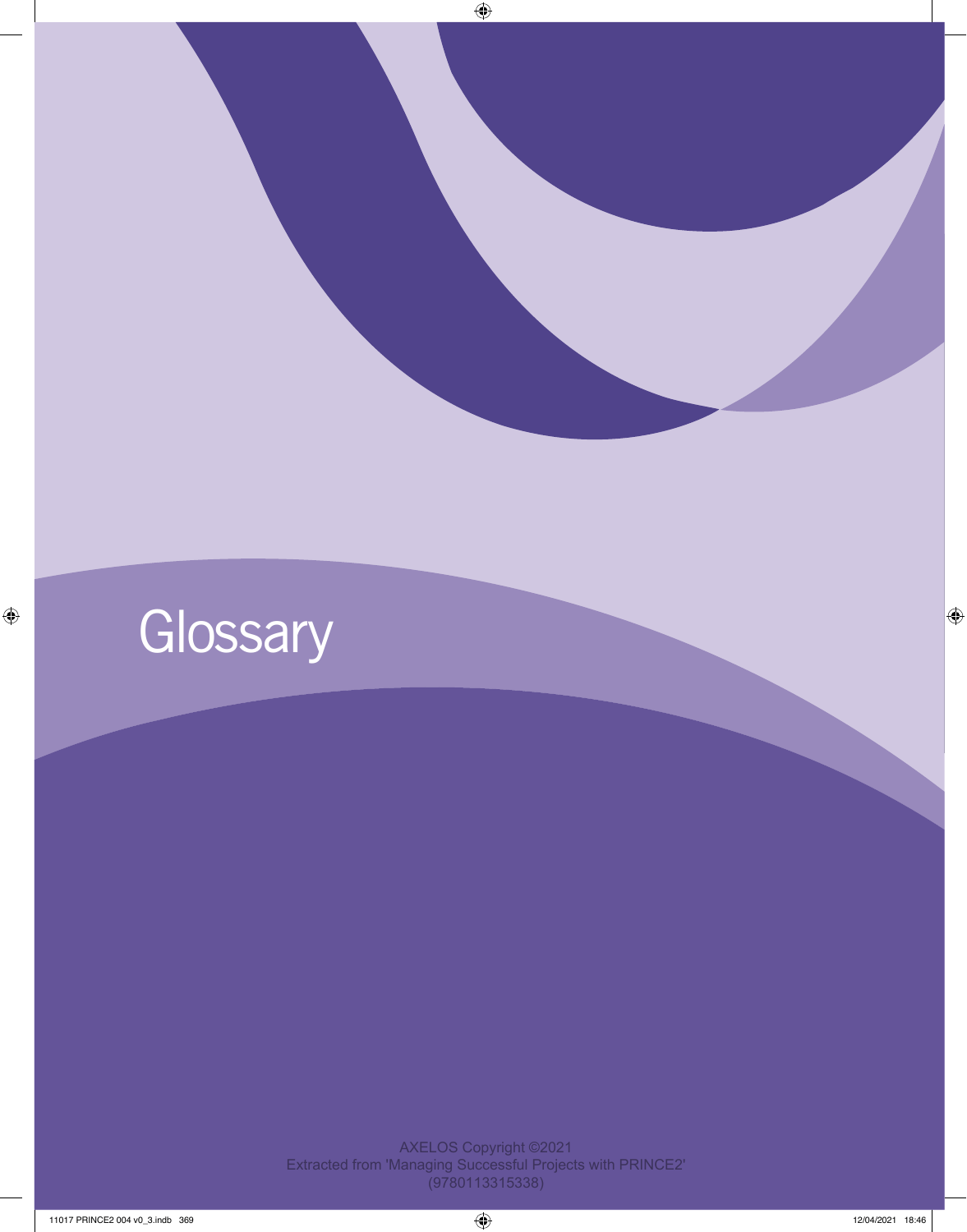# **Glossary**

# accept (risk response)

A risk response that means that the organization takes the chance that the risk will occur, with full impact on objectives if it does.

# acceptance

The formal act of acknowledging that the project has met agreed acceptance criteria and thereby met the requirements of its stakeholders.

# acceptance criteria

A prioritized list of criteria that the project product must meet before the customer will accept it (i.e. measurable definitions of the attributes required for the set of products to be acceptable to key stakeholders).

## accountable

Personally answerable for an activity. Accountability cannot be delegated, unlike responsibility.

# activity

A process, function or task that occurs over time, has recognizable results and is managed. It is usually defined as part of a process or plan.

# agile and agile methods

A broad term for a collection of behaviours, frameworks, concepts and techniques that go together to enable teams and individuals to work in an agile way that is typified by collaboration, prioritization, iterative and incremental delivery, and timeboxing. There are several specific methods (or frameworks) that are classed as agile, such as Scrum and Kanban. PRINCE2 is completely compatible with working in an agile way.

## approval

The formal confirmation that a product is complete and meets its requirements (less any concessions) as defined by its product description.

#### approver

The person or group (e.g. a project board) who is identified as qualified and authorized to approve a (management or specialist) product as being complete and fit for purpose.

#### asset

An item, thing or entity that has potential or actual value to an organization [ISO 55000:2014].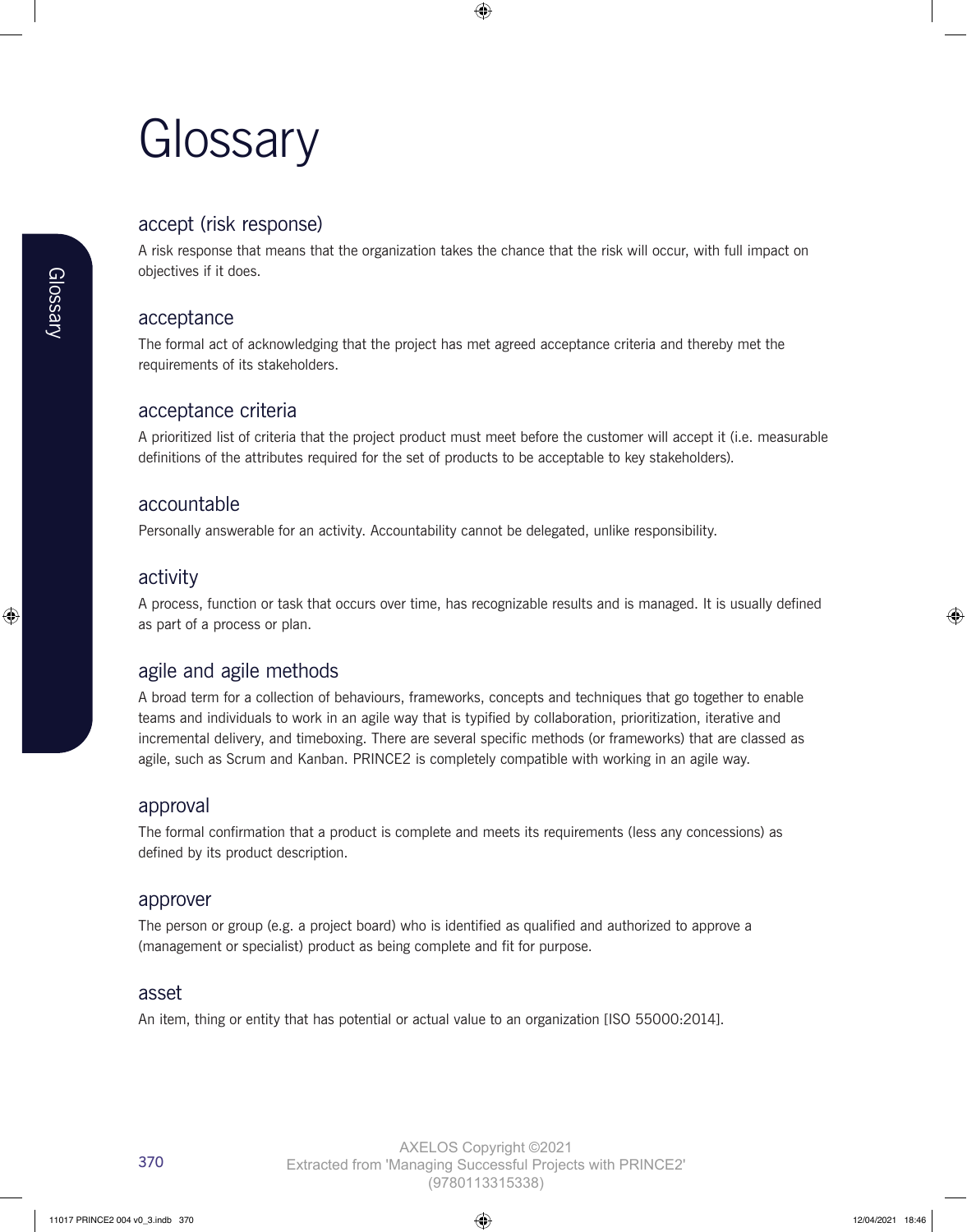# assumption

A statement that is taken as being true for the purposes of planning, but which could change later. An assumption is made where some facts are not yet known or decided, and is usually reserved for matters of such significance that, if they change or turn out not to be true, there will need to be considerable replanning.

#### assurance

All the systematic actions necessary to provide confidence that the target (e.g. system, process, organization, programme, project, outcome, benefit, capability, product output or deliverable) is appropriate. Appropriateness might be defined subjectively or objectively in different circumstances. The implication is that assurance will have a level of independence from that which is being assured. *See also* project assurance; quality assurance.

# authority

The right to allocate resources and make decisions (applies to project, management stage and team levels).

# authorization

The point at which an authority is granted.

# avoid (risk response)

A risk response to a threat where the threat either can no longer have an impact or can no longer happen.

# backlog

A list of new features for a product. The list may be made up of user stories which are structured in a way that describes who wants the feature and why.

## baseline

Reference levels against which an entity is monitored and controlled.

# baseline management product

A type of management product that defines aspects of the project and, when approved, is subject to change control.

# benefit

The measurable improvement resulting from an outcome perceived as an advantage by one or more stakeholders.

# benefits management approach

An approach that defines the benefits management actions and benefits reviews that will be put in place to ensure that the project's outcomes are achieved and to confirm that the project's benefits are realized.

# benefits tolerance

The permissible deviation in the expected benefit that is allowed before the deviation needs to be escalated to the next level of management. Benefits tolerance is documented in the business case. *See also* tolerance.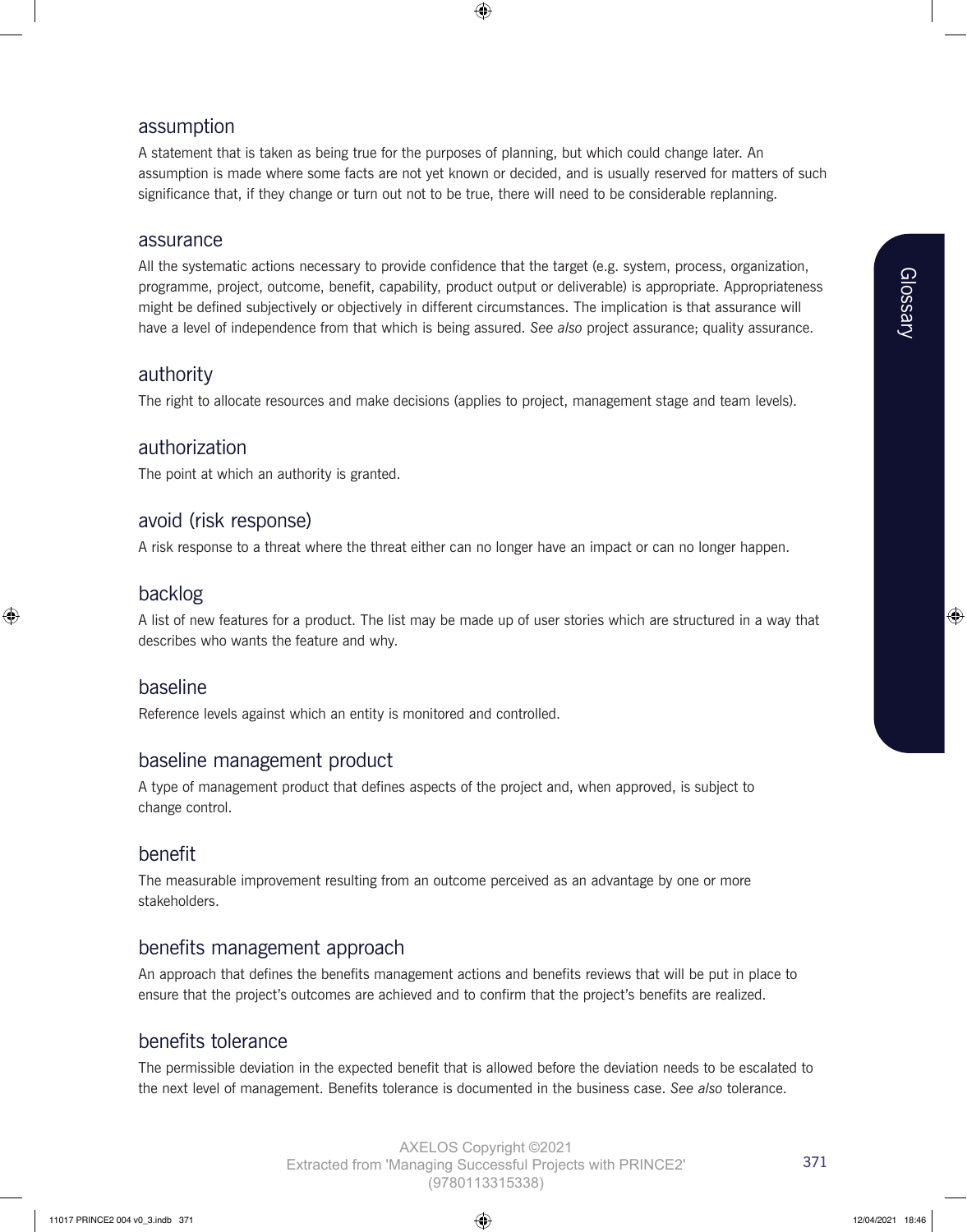# burn chart

A technique for showing progress (e.g. such as with a timebox), where work that is completed and work still to do are shown with one or more lines that are updated regularly or daily.

#### business case

The justification for an organizational activity (project), which typically contains timescales, costs, benefits and risks, and against which continuing viability is tested.

# centre of excellence

A corporate coordinating function for portfolios, programmes and projects providing standards, consistency of methods and processes, knowledge management, assurance and training.

#### change authority

A person or group to which the project board may delegate responsibility for the consideration of requests for change or off-specifications. The change authority may be given a change budget and can approve changes within that budget.

#### change budget

The money allocated to the change authority available to be spent on authorized requests for change.

#### change control

The procedure that ensures that all changes that may affect the project's agreed objectives are identified, assessed and then approved, rejected or deferred.

#### change control approach

A description of how and by whom the project's products will be controlled and protected.

# checkpoint

A team-level, time-driven review of progress.

#### checkpoint report

A progress report of the information gathered at a checkpoint, which is given by a team to the project manager and which provides reporting data as defined in the work package.

#### closure recommendation

A recommendation prepared by the project manager for the project board to send as a project closure notification when the board is satisfied that the project can be closed.

#### communication management approach

A description of the means and frequency of communication between the project and its stakeholders.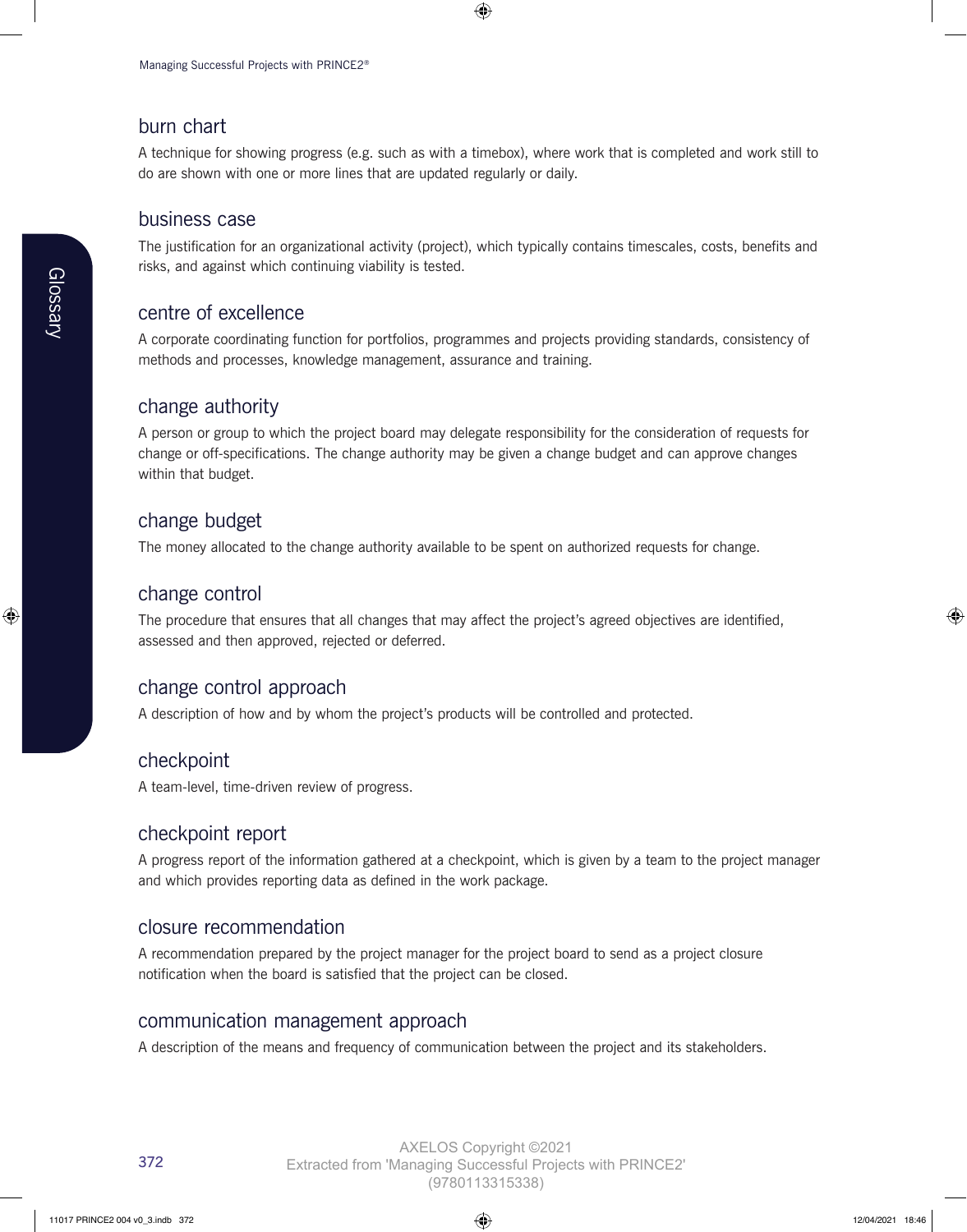## concession

An off-specification that is accepted by the project board without corrective action.

# configuration item

An entity that is subject to change control. The entity may be a component of a product, a product or a set of products in a release.

# configuration item record

A record that describes the status, version and variant of a configuration item, and any details of important relationships between them.

# configuration management

Technical and administrative activities concerned with the controlled change of a product.

# configuration management system

The set of processes, tools and databases that are used to manage configuration data. Typically, a project will use the configuration management system of either the customer or supplier organization.

# constraints

The restrictions or limitations by which the project is bound.

# contingent plan

A plan intended for use only if required (e.g. if a risk response is not successful). Often called a fallback plan.

# corporate, programme management or customer standards

These are overarching standards to which the project must adhere. They will influence the four project approaches (communication management, change control, quality management and risk management) and the project controls.

# corrective action

A set of actions to resolve a threat to a plan's tolerances or a defect in a product.

#### cost tolerance

The permissible deviation in a plan's cost that is allowed before it needs to be escalated to the next level of management. Cost tolerance is documented in the respective plan. *See also* tolerance.

#### customer

The person or group who commissioned the work and will benefit from the end results.

# customer's quality expectations

A statement about the quality expected from the project product, captured in the project product description.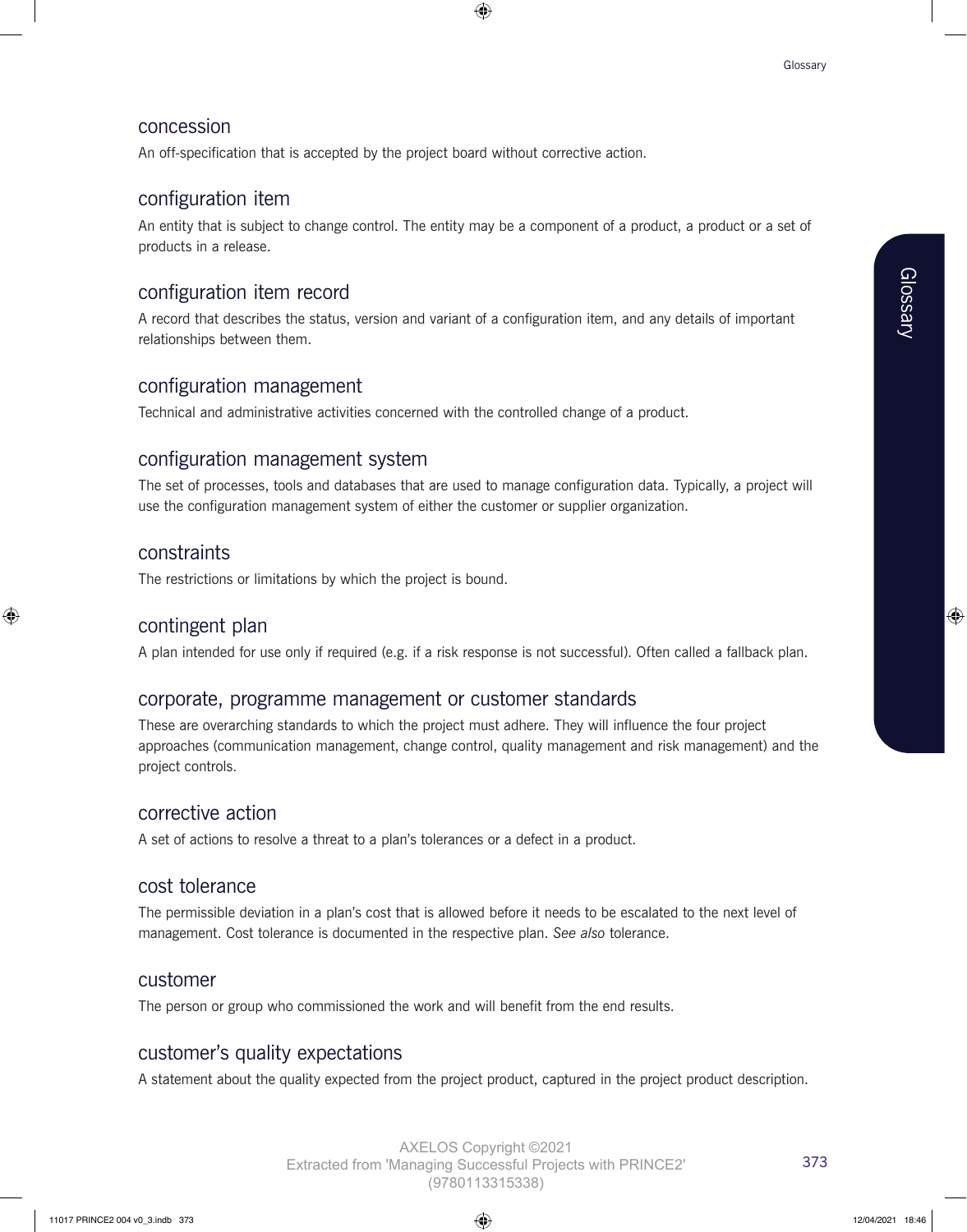# daily log

A log used to record problems/concerns that can be handled by the project manager informally.

## deliverable

*See* output.

## delivery approach

The specialist approach used to create the products.

## delivery step

A step within the delivery approach.

# dependency (plan)

A dependency means that one activity is dependent on another. There are at least two types of dependency relevant to a project: internal and external.

An internal dependency is one between two project activities. In these circumstances the project team has control over the dependency.

An external dependency is one between a project activity and a non-project activity, where non-project activities are undertaken by people who are not part of the project team. In these circumstances the project team does not have complete control over the dependency.

## dis-benefit

A measurable decline resulting from an outcome perceived as negative by one or more stakeholders, which reduces one or more organizational objective(s).

# embedding (PRINCE2)

The act of making something an integral part of a bigger whole.

Embedding is what an organization needs to do to adopt PRINCE2 as its corporate project management method and encourage its widespread use.

## end project report

A report given by the project manager to the project board, confirming the handover of all products. It provides an updated business case and an assessment of how well the project has done against the original PID.

#### end stage assessment

The review by the project board and project manager of the end stage report to decide whether to approve the next stage plan. Depending on the size and criticality of the project, the review may be formal or informal. The authority to proceed should be documented as a formal record.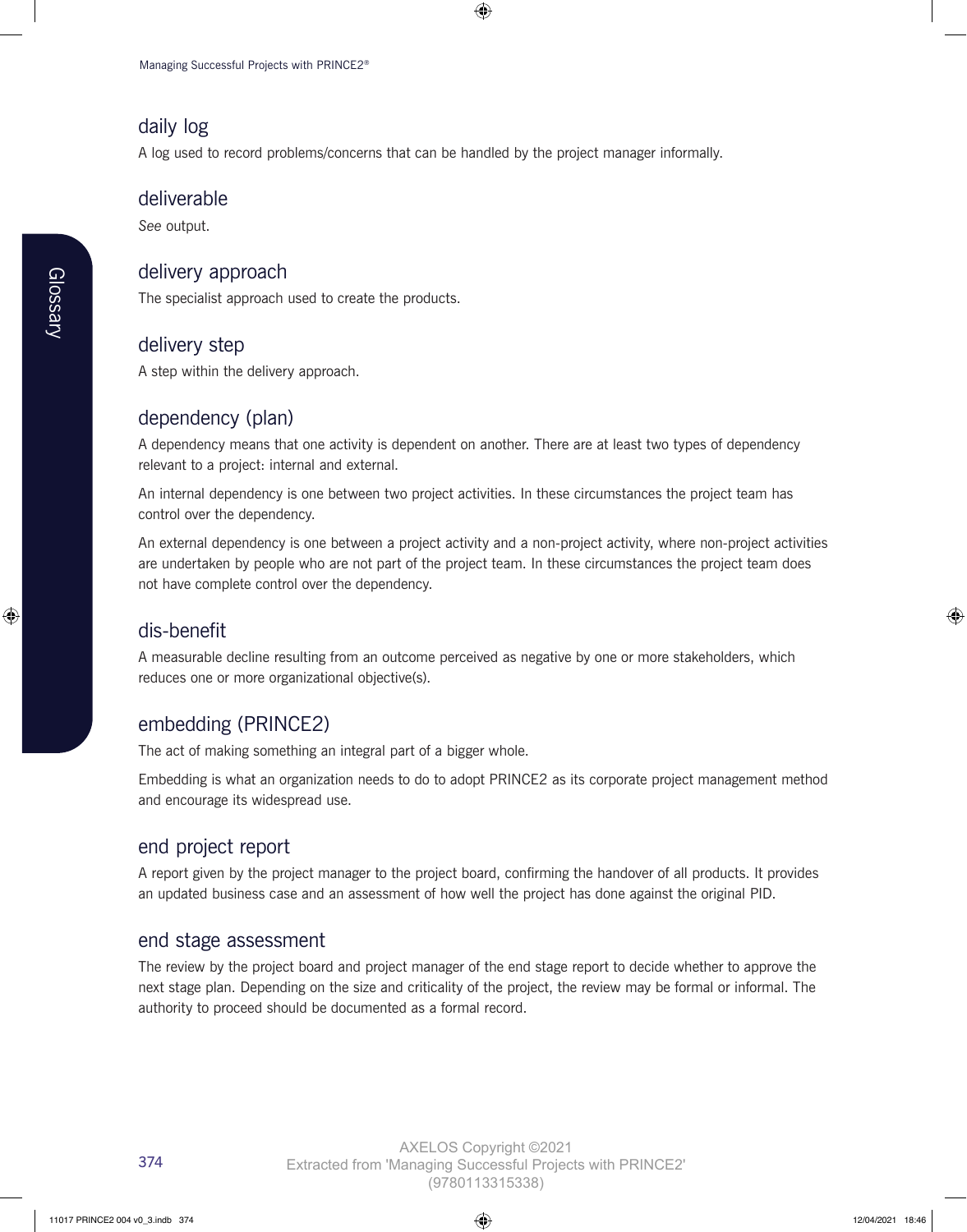### end stage report

A report given by the project manager to the project board at the end of each management stage of the project. This provides information about the project's performance during the management stage and the project status at the management stage end.

### enhance (risk response)

A risk response to an opportunity where proactive actions are taken to enhance both the probability of the event occurring and the impact of the event should it occur.

#### epic

A high-level definition of a requirement that has not been sufficiently refined or understood yet. Eventually, an epic will be refined and broken down into several user stories or requirements.

#### event-driven control

A control that takes place when a specific event occurs. This could be, for example, the end of a management stage, the completion of the PID, or the creation of an exception report. It could also include organizational events that may affect the project, such as the end of the financial year.

#### exception

A situation where it can be forecast that there will be a deviation beyond the tolerance levels agreed between the project manager and the project board (or between the project board and corporate, programme management or the customer).

#### exception assessment

A review by the project board to approve or reject an exception plan.

#### exception plan

A plan that often follows an exception report. For a stage plan exception, it covers the period from the present to the end of the current management stage. If the exception were at project level, the project plan would be replaced.

#### exception report

A description of the exception situation, its impact, options, recommendation and impact of the recommendation. This report is prepared by the project manager for the project board.

#### executive

The individual with overall responsibility for ensuring that a project meets its objectives and delivers the projected benefits. This individual should ensure that the project maintains its business focus, that it has clear authority, and that the work, including risks, is actively managed. The executive is the chair of the project board. He or she represents the customer and is responsible for the business case.

#### exploit (risk response)

A risk response to an opportunity. It means seizing the opportunity to ensure that it will happen and that the impact will be realized.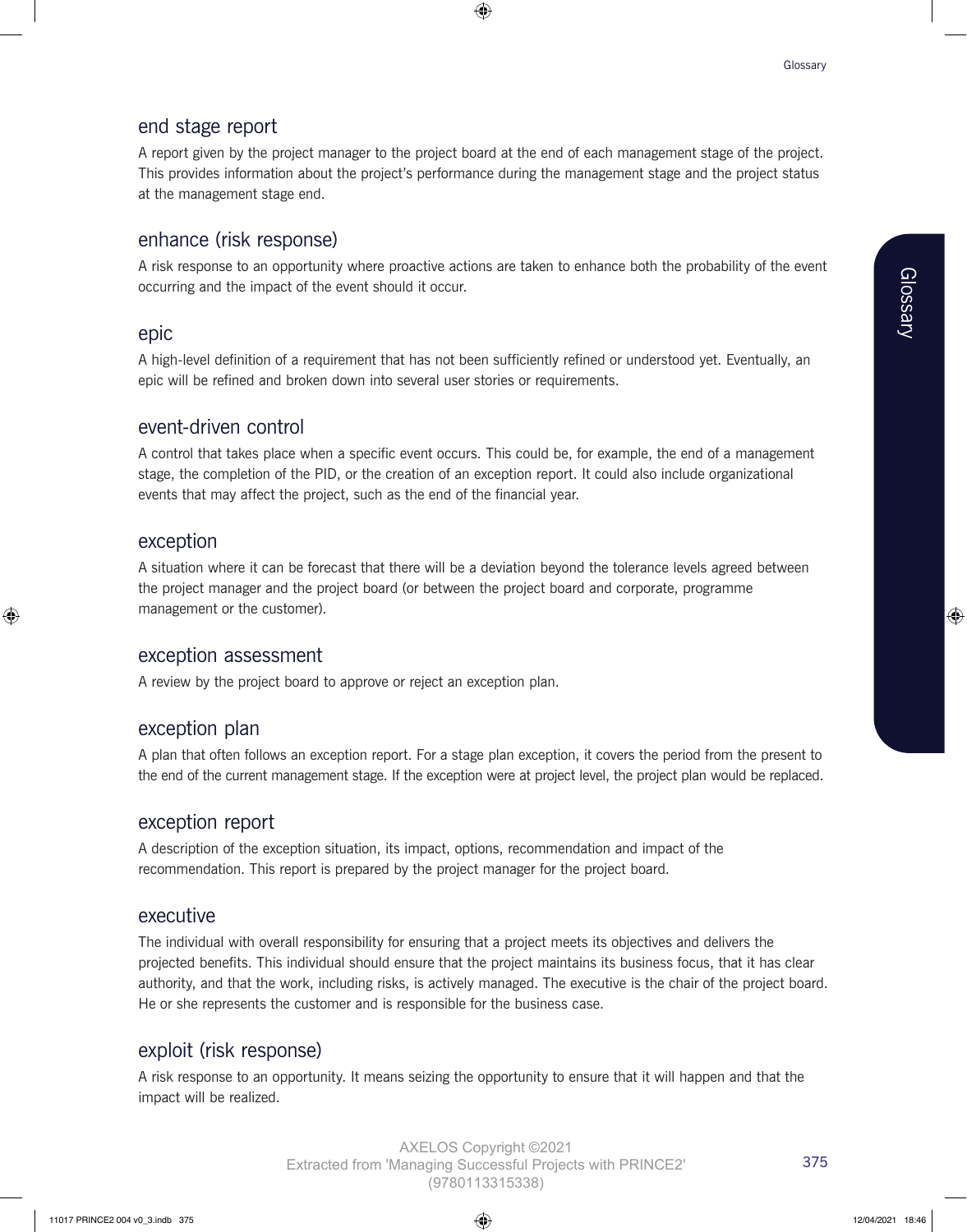# follow-on action recommendations

Recommended actions related to unfinished work, ongoing issues and risks, and any other activities needed to take a product to the next phase of its life. These are summarized and included in the end stage report (for phased handover) and end project report.

## governance (corporate)

The ongoing activity of maintaining a sound system of internal control by which the directors and officers of an organization ensure that effective management systems, including financial monitoring and control systems, have been put in place to protect assets, earning capacity and the reputation of the organization.

# governance (project)

Those areas of corporate governance that are specifically related to project activities. Effective governance of project management ensures that an organization's project portfolio is aligned with the organization's objectives, is delivered efficiently and is sustainable.

#### handover

The transfer of ownership of a set of products to the respective user(s). The set of products is known as a release. There may be more than one handover in the life of a project (phased delivery). The final handover takes place in the closing a project process.

# highlight report

A time-driven report from the project manager to the project board on management stage progress.

## host site

A location where project work is being undertaken (e.g. an office or construction site).

# impact (of risk)

The result of a particular threat or opportunity actually occurring, or the anticipation of such a result.

## information radiator

A general term used to describe the use of walls or boards containing information that can be readily accessed by people working on the project. It can contain any information, although it would typically show such things as work to do and how work is progressing.

## inherent risk

The exposure arising from a specific risk before any action has been taken to manage it.

## initiation stage

The period from when the project board authorizes initiation to when it authorizes the project (or decides not to go ahead with it). The detailed planning and establishment of the project management infrastructure is covered by the initiating a project process.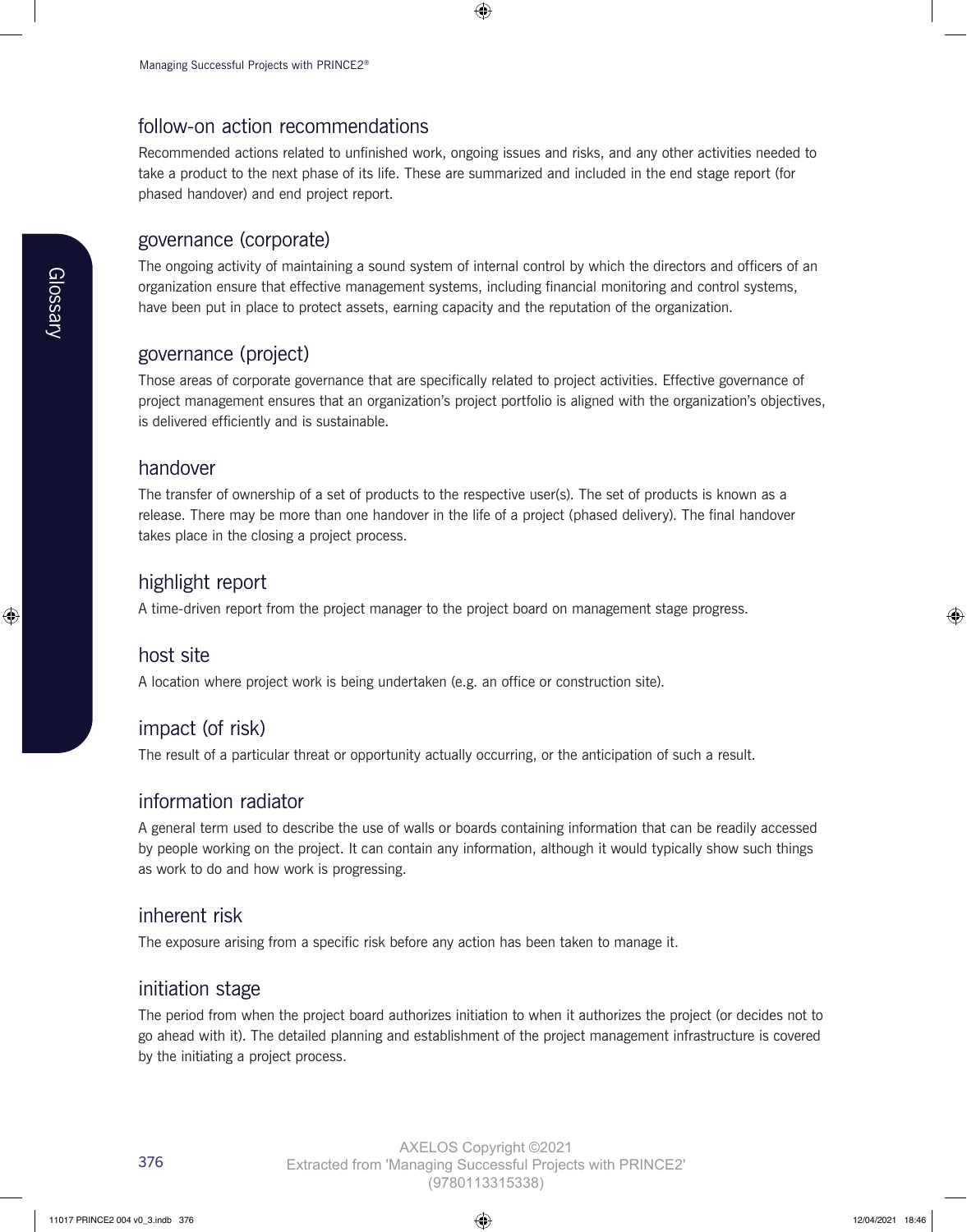Glossary

#### issue

A relevant event that has happened, was not planned, and requires management action. It can be any concern, query, request for change, suggestion or off-specification raised during a project. Project issues can be about anything to do with the project.

## issue register

A register used to capture and maintain information on all of the issues that are being managed formally. The issue register should be monitored by the project manager on a regular basis.

## issue report

A report containing the description, impact assessment and recommendations for a request for change, offspecification or a problem/concern. It is created only for those issues that need to be handled formally.

# key performance indicator (KPI)

A measure of performance that is used to help an organization define and evaluate how successful it is in making progress towards its organizational objectives.

## lessons log

An informal repository for lessons that apply to this project or future projects.

## log

An informal repository managed by the project manager that does not require any agreement by the project board on its format and composition. PRINCE2 has two logs: the daily log and the lessons log.

## management product

A product that will be required as part of managing the project, and establishing and maintaining quality (e.g. highlight report, end stage report). The management products are constant, whatever the type of project, and can be used as described, or with any relevant modifications, for all projects. There are three types of management product: baselines, records and reports.

#### management stage

The section of a project that the project manager is managing on behalf of the project board at any one time, at the end of which the project board will wish to review progress to date, the state of the project plan, the business case and risks and the next stage plan, in order to decide whether to continue with the project.

## maturity

A measure of the reliability, efficiency and effectiveness of a process, function, organization, etc. The most mature processes and functions are formally aligned with business objectives and strategy, and are supported by a framework for continual improvement.

# maturity model

A method of assessing organizational capability in a given area of skill.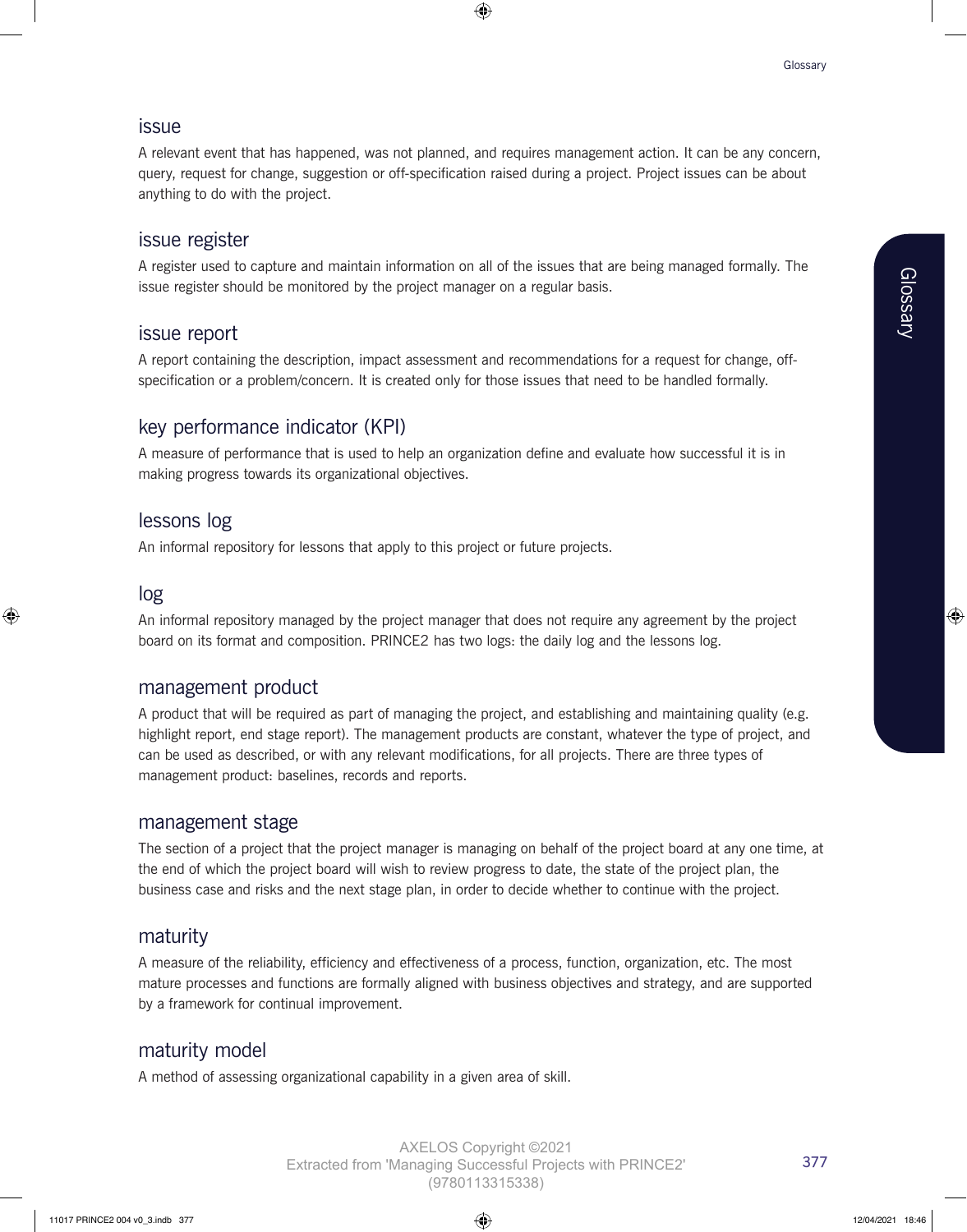### milestone

A significant event in a plan's schedule, such as completion of key work packages, a development step or a management stage.

## off-specification

Something that should be provided by the project, but currently is not (or is forecast not to be). It might be a missing product or a product not meeting its specifications. It is one type of issue.

#### operational and maintenance acceptance

A specific type of acceptance by the person or group who will support the product after it has been handed over into the operational environment.

#### outcome

The result of change, normally affecting real-world behaviour and/or circumstances. Outcomes are desired when a change is conceived. They are achieved as a result of the activities undertaken to effect the change.

#### output

A specialist product that is handed over to a user (or users). Note that management products are not outputs but are created solely for the purpose of managing the project.

#### performance targets

A plan's goals for time, cost, quality, scope, benefits and risk.

#### plan

A detailed proposal for doing or achieving something which specifies the what, when, how and by whom it will be achieved. In PRINCE2 there are only the following types of plan: project plan, stage plan, team plan and exception plan.

#### planned closure

The PRINCE2 activity to close a project.

### planning horizon

The period of time for which it is possible to plan accurately.

## portfolio

The totality of an organization's investment (or segment thereof) in the changes required to achieve its strategic objectives.

#### premature closure

The PRINCE2 activity to close a project before its planned closure. The project manager must ensure that work in progress is not simply abandoned, but that the project salvages any value created to date, and checks that any gaps left by the cancellation of the project are raised to corporate, programme management or the customer.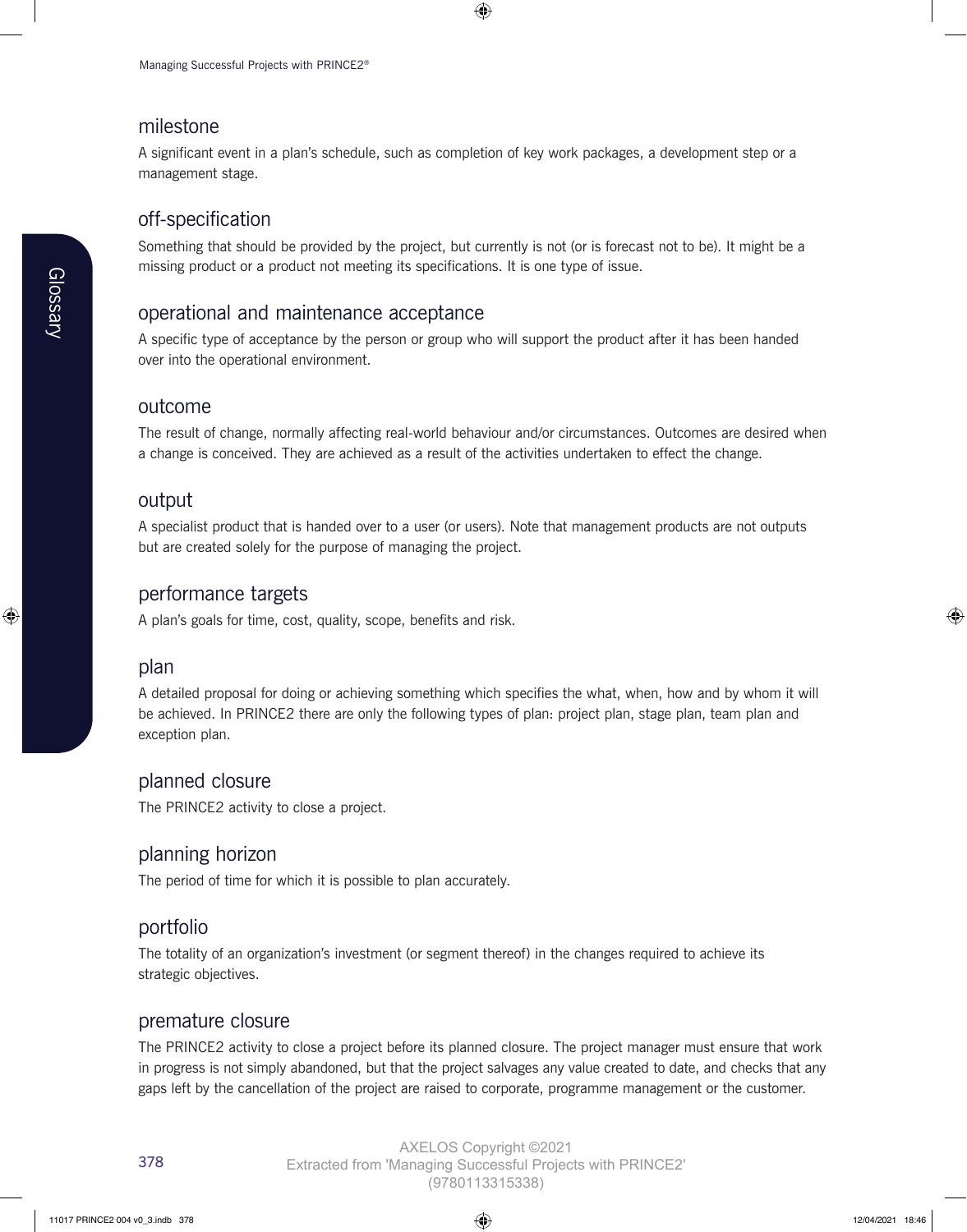# prerequisites (plan)

Any fundamental aspects that must be in place, and remain in place, for a plan to succeed.

# PRINCE2 principles

The guiding obligations for good project management practice that form the basis of a project being managed using PRINCE2.

# PRINCE2 project

A project that applies the PRINCE2 principles.

# probability

This is the evaluated likelihood of a particular threat or opportunity actually happening, including a consideration of the frequency with which this may arise.

# problem

A type of issue (other than a request for change or off-specification) that the project manager needs to resolve or escalate. Also known as a concern.

# procedure

A series of actions for a particular aspect of project management established specifically for the project (e.g. a risk management procedure).

## process

A structured set of activities designed to accomplish a specific objective. A process takes one or more defined inputs and turns them into defined outputs.

# producer

The person or group responsible for developing a product.

# product

An input or output, whether tangible or intangible, that can be described in advance, created and tested. PRINCE2 has two types of products: management products and specialist products.

# product breakdown structure

A hierarchy of all the products to be produced during a plan.

# product checklist

A list of the major products of a plan, plus key dates in their delivery.

# product description

A description of a product's purpose, composition, derivation and quality criteria. It is produced at planning time, as soon as possible after the need for the product is identified.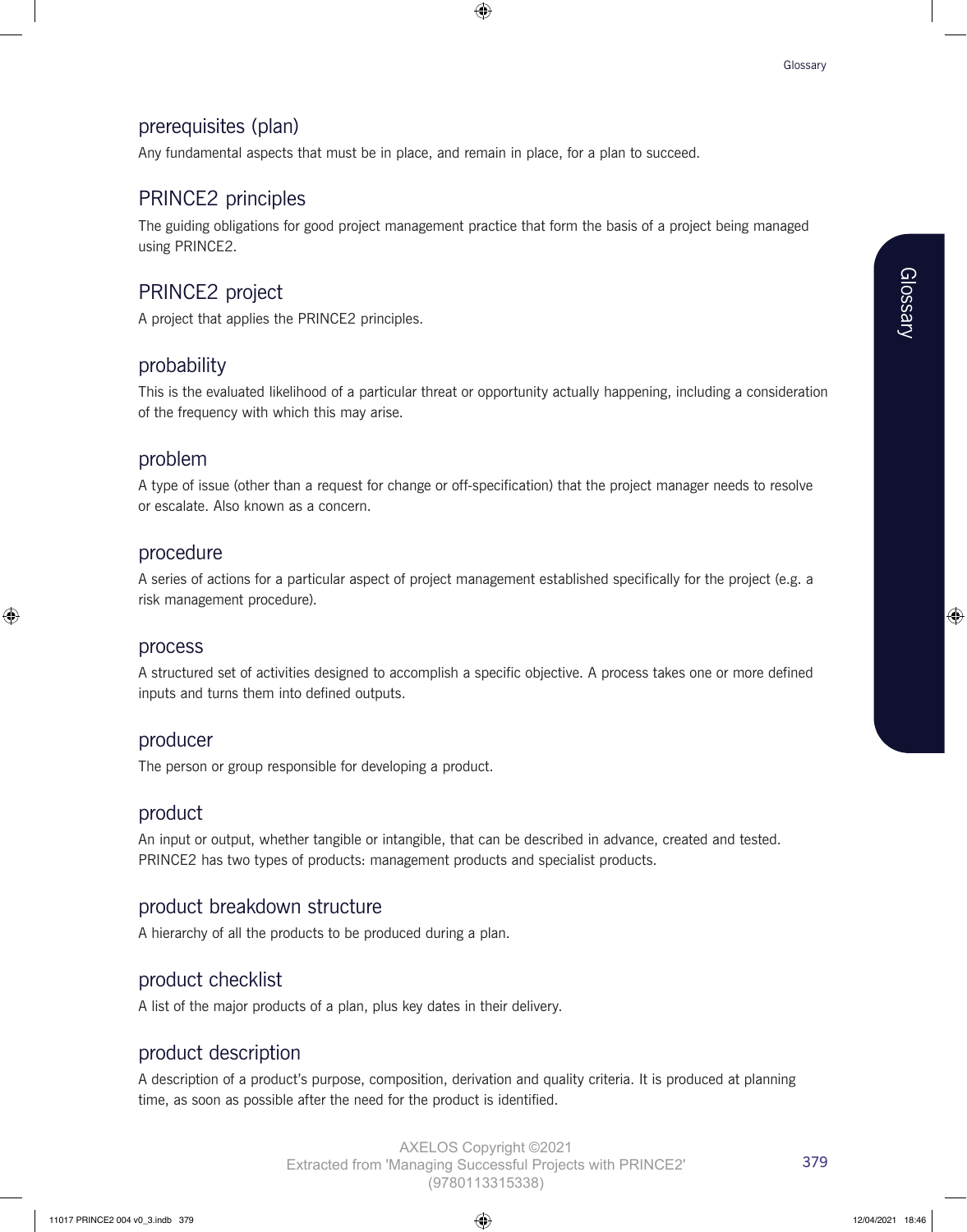# product flow diagram

A diagram showing the sequence of production and interdependencies of the products listed in a product breakdown structure.

#### product status account

A report on the status of products. The required products can be specified by identifier or the part of the project in which they were developed.

## product-based planning

An approach for developing a comprehensive plan based on the creation and delivery of required outputs. The approach considers prerequisite products, quality requirements and the dependencies between products.

#### programme

A temporary structure designed to lead multiple interrelated projects and other work in order to progressively achieve outcomes of benefit for one or more organizations.

#### project

A temporary organization that is created for the purpose of delivering one or more business products according to an agreed business case.

#### project approach

A description of the way in which the work of the project is to be approached. For example, are we building a product from scratch or buying in a product that already exists?

#### project assurance

The project board's responsibilities to assure itself that the project is being conducted correctly. The project board members each have a specific area of focus for project assurance, namely business assurance for the executive, user assurance for the senior user(s), and supplier assurance for the senior supplier(s).

#### project brief

A statement that describes the purpose, cost, time and performance requirements, and constraints for a project. It is created before the project begins, during the starting up a project process, and is used during the initiating a project process to create the PID and its components. It is superseded by the PID and not maintained.

#### project closure notification

Advice from the project board to inform all stakeholders and the host sites that the project resources can be disbanded and support services, such as space, equipment and access, demobilized. It should indicate a closure date for costs to be charged to the project.

#### project initiation documentation (PID)

A logical set of documents that brings together the key information needed to start the project on a sound basis and that conveys the information to all concerned with the project.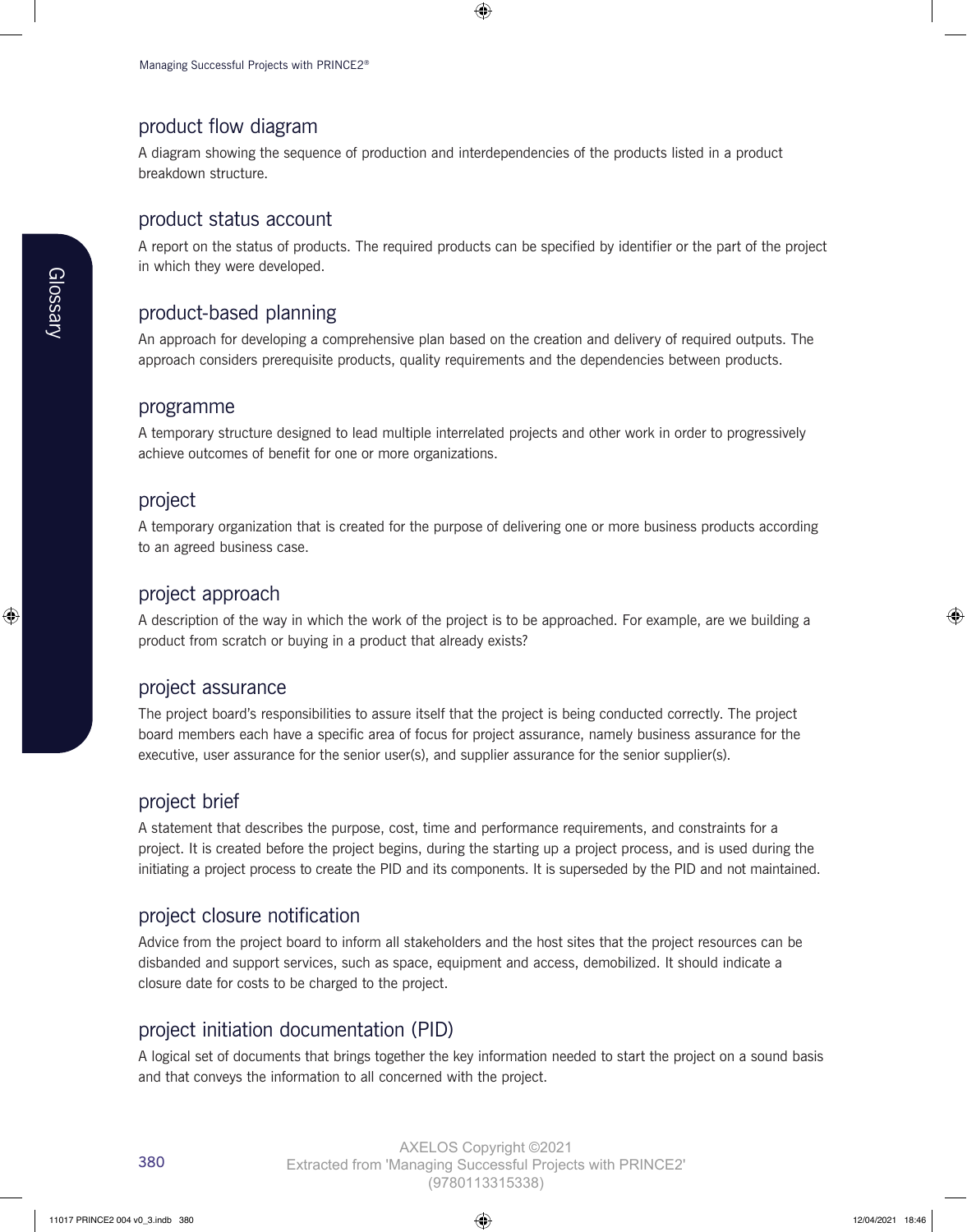# project initiation notification

Advice from the project board to inform all stakeholders and the host sites that the project is being initiated and to request any necessary logistical support (e.g. communication facilities, equipment and any project support) sufficient for the initiation stage.

# project lifecycle

The period from initiation of a project to the acceptance of the project product.

# project management

The planning, delegating, monitoring and control of all aspects of the project, and the motivation of those involved, to achieve the project objectives within the expected performance targets for time, cost, quality, scope, benefits and risk.

# project management team

The entire management structure of the project board, and the project manager, plus any team manager, project assurance and project support roles.

# project management team structure

An organization chart showing the people assigned to the project management team roles to be used, and their delegation and reporting relationships.

# project manager

The person given the authority and responsibility to manage the project on a day-to-day basis to deliver the required products within the constraints agreed with the project board.

# project mandate

An external product generated by the authority commissioning the project that forms the trigger for starting up a project.

# project office

A temporary office set up to support the delivery of a specific change initiative being delivered as a project. If used, the project office undertakes the responsibility of the project support role.

# project plan

A high-level plan showing the major products of the project, when they will be delivered and at what cost. An initial project plan is presented as part of the PID. This is revised as information on actual progress appears. It is a major control document for the project board to measure actual progress against expectations.

# project product

What the project must deliver in order to gain acceptance.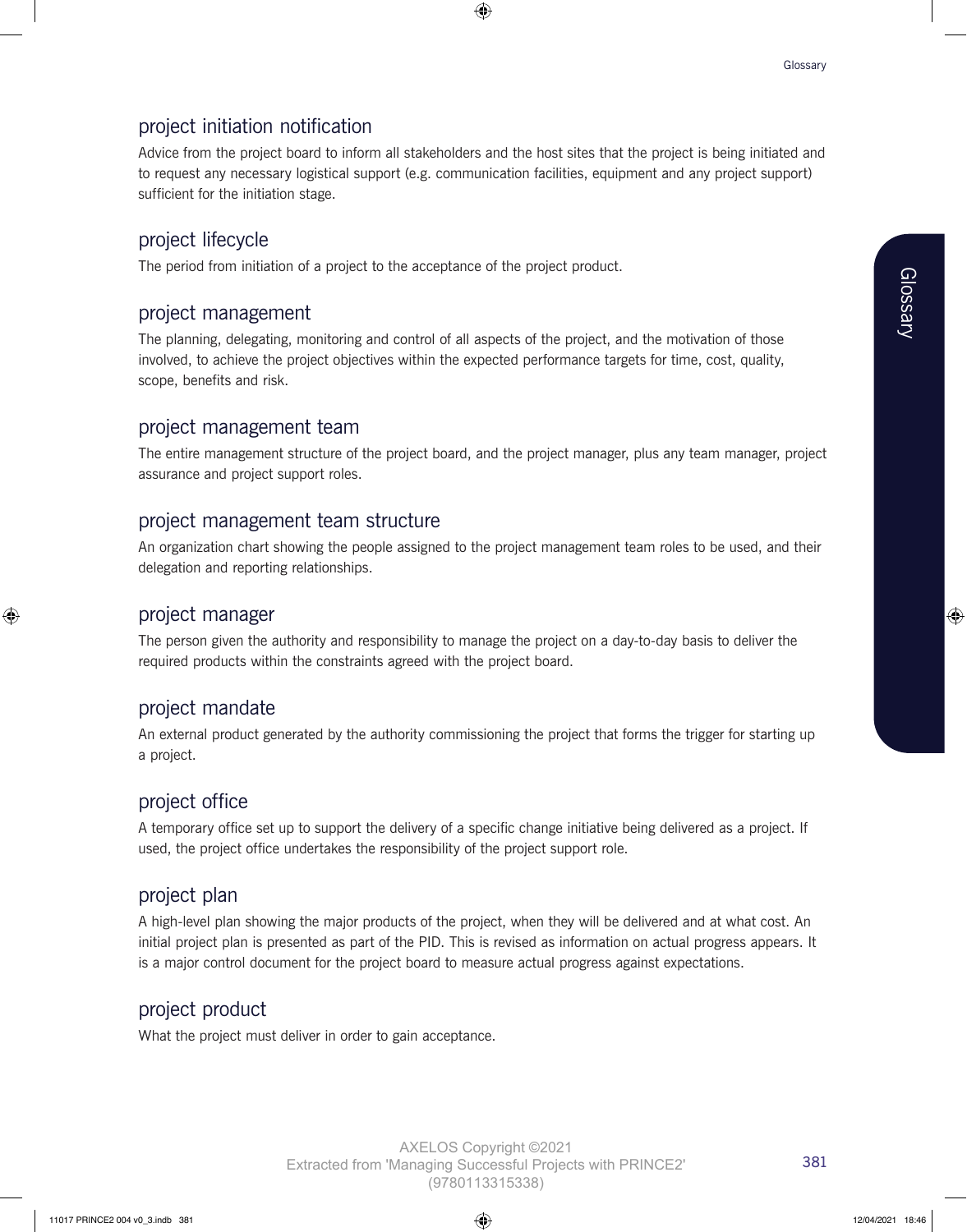# project product description

A special type of product description used to gain agreement from the user on the project's scope and requirements, to define the customer's quality expectations and the acceptance criteria for the project.

#### project support

An administrative role in the project management team. Project support can be in the form of advice and help with project management tools, guidance, administrative services such as filing, and the collection of actual data.

# proximity (of risk)

The time factor of risk (i.e. when the risk may occur). The impact of a risk may vary in severity depending on when the risk occurs.

## quality

The degree to which a set of inherent characteristics of a product, service, process, person, organization, system or resource fulfils requirements.

#### quality assurance

A planned and systematic process that provides confidence that outputs will match their defined quality criteria when tested under quality control. It is carried out independently of the project team.

#### quality control

The process of monitoring specific project results to determine whether they comply with relevant standards and of identifying ways to eliminate causes of unsatisfactory performance.

#### quality criteria

A description of the quality specification that the product must meet, and the quality measurements that will be applied by those inspecting the finished product.

#### quality inspection

A systematic, structured assessment of a product carried out by two or more carefully selected people (the review team) in a planned, documented and organized fashion.

#### quality management

The coordinated activities to direct and control an organization with regard to quality.

#### quality management approach

An approach defining the quality techniques and standards to be applied, and the various responsibilities for achieving the required quality levels, during a project.

#### quality management system

382

The complete set of quality standards, procedures and responsibilities for an organization or specific entity (site, business unit, etc.) within that organization.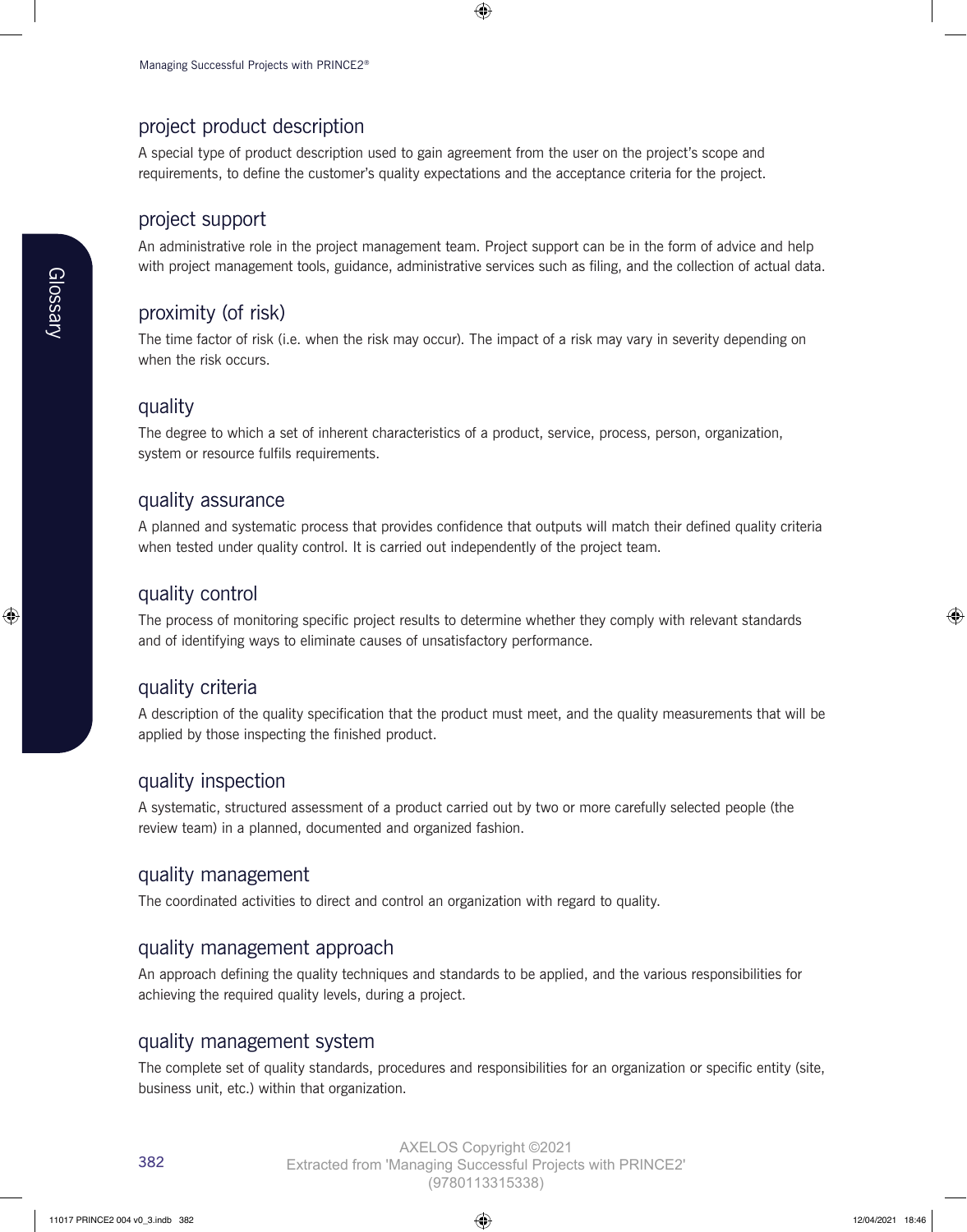# quality records

Evidence kept to demonstrate that the required quality assurance and quality control activities have been carried out.

# quality register

A register containing summary details of all planned and completed quality activities. The quality register is used by the project manager and project assurance as part of reviewing progress.

# quality review

*See* quality inspection.

# quality review technique

A technique with defined roles and a specific structure, designed to assess whether a product in the form of a document (or similar, such as a presentation) is complete, adheres to standards and meets the quality criteria agreed for it in the relevant product description. The participants are drawn from those with the necessary competence to evaluate its fitness for purpose.

# quality tolerance

The tolerance identified for a product for a quality criterion defining an acceptable range of values. Quality tolerance is documented in the project product description (for the project-level quality tolerance) and in the product description for each product to be delivered.

## records

Dynamic management products that maintain information regarding project progress.

# reduce (risk response)

A response to a risk where proactive actions are taken to reduce the probability of the event occurring by performing some form of control, and/or to reduce the impact of the event should it occur.

## registers

Formal repositories managed by the project manager that require agreement by the project board on their format, composition and use. PRINCE2 has three registers: issue register, risk register and quality register.

#### release

The set of products in a handover. The contents of a release are managed, tested and deployed as a single entity. *See also* handover.

## reports

Management products providing a snapshot of the status of certain aspects of the project.

# request for change

A proposal for a change to a baseline. It is a type of issue.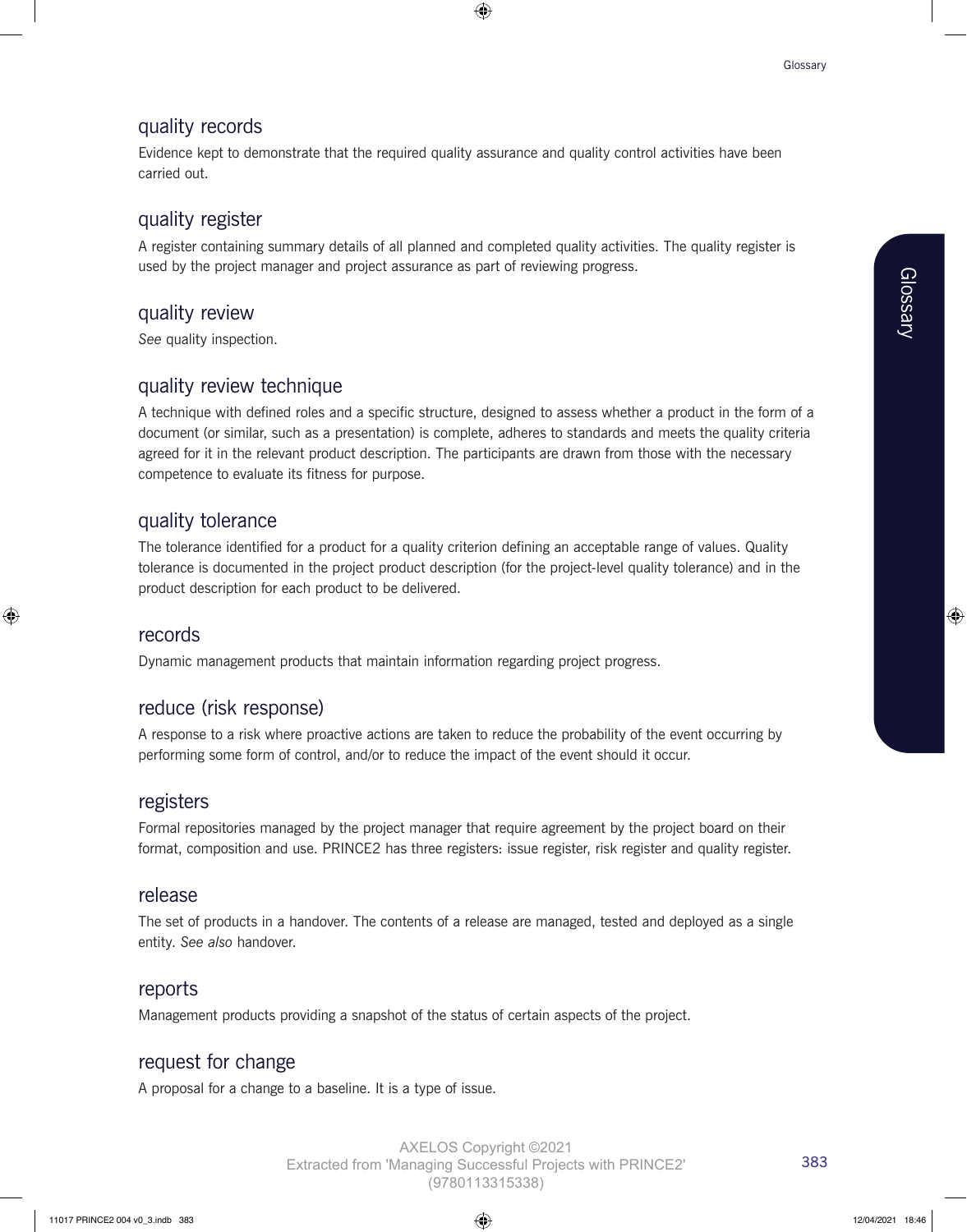# residual risk

The risk remaining after the risk response has been applied.

#### responsible

Used to describe the individual who has the authority and is expected to deliver a task or activity; responsibility can be delegated.

#### responsible authority

The person or group commissioning the project (typically corporate, programme management or the customer) who has the authority to commit resources and funds on behalf of the commissioning organization.

#### reviewer

A person or group independent of the producer who assesses whether a product meets its requirements as defined in its product description.

#### risk

An uncertain event or set of events that, should it occur, will have an effect on the achievement of objectives. A risk is measured by a combination of the probability of a perceived threat or opportunity occurring, and the magnitude of its impact on objectives.

## risk actionee

A nominated owner of an action to address a risk. Some actions may not be within the remit of the risk owner to control explicitly; in that situation there should be a nominated owner of the action to address the risk. He or she will need to keep the risk owner apprised of the situation.

#### risk appetite

An organization's unique attitude towards risk-taking that in turn dictates the amount of risk that it considers acceptable.

## risk estimation

The estimation of probability and impact of an individual risk, taking into account predetermined standards, target risk levels, interdependencies and other relevant factors.

## risk evaluation

The process of understanding the net effect of the identified threats and opportunities on an activity when aggregated together.

#### risk exposure

The extent of risk borne by the organization at the time.

#### risk management

The systematic application of principles, approaches and processes to the tasks of identifying and assessing risks, planning and implementing risk responses and communicating risk management activities with stakeholders.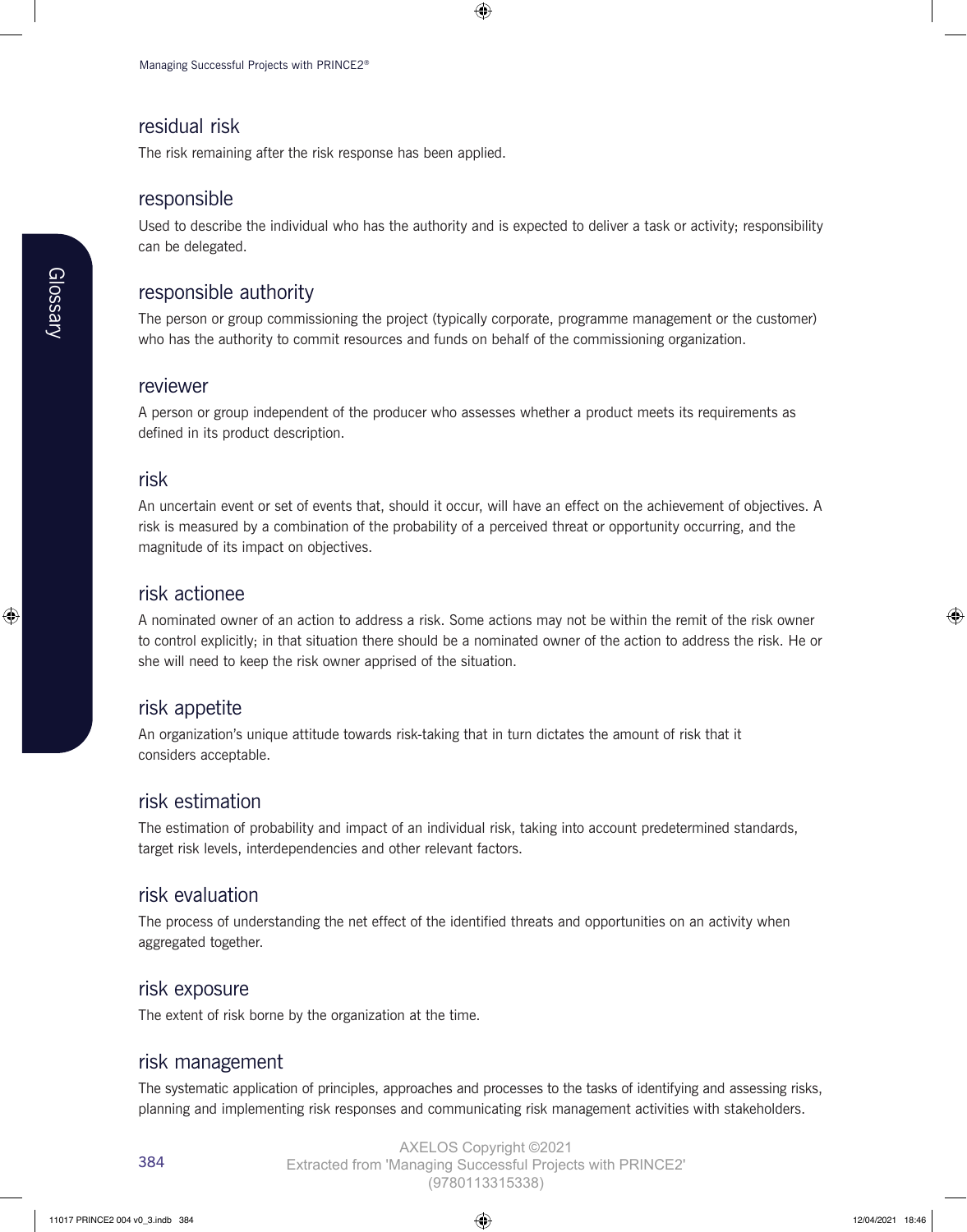# risk management approach

An approach describing the goals of applying risk management, as well as the procedure that will be adopted, roles and responsibilities, risk tolerances, the timing of risk management interventions, the tools and techniques that will be used, and the reporting requirements.

## risk owner

A named individual who is responsible for the management, monitoring and control of all aspects of a particular risk assigned to them, including the implementation of the selected responses to address the threats or to maximize the opportunities.

# risk profile

A description of the types of risk that are faced by an organization and its exposure to those risks.

# risk register

A record of identified risks relating to an initiative, including their status and history.

## risk response

Actions that may be taken to bring a situation to a level where exposure to risk is acceptable to the organization. These responses fall into a number of risk response categories.

# risk response category

A category of risk response. For threats, the individual risk response category can be to avoid, reduce, transfer, share, accept or prepare contingent plans. For opportunities, the individual risk response category can be to exploit, enhance, transfer, share, accept or prepare contingent plans.

# risk tolerance

The threshold levels of risk exposure that, with appropriate approvals, can be exceeded, but which when exceeded will trigger some form of response (e.g. reporting the situation to senior management for action).

# risk tolerance line

A line drawn on the summary risk profile. Risks that appear above this line cannot be accepted (lived with) without referring them to a higher authority. For a project, the project manager would refer these risks to the project board.

# schedule

A graphical representation of a plan (e.g. a Gantt chart), typically describing a sequence of tasks, together with resource allocations, which collectively deliver the plan. In PRINCE2, project activities should be documented only in the schedules associated with a project plan, stage plan or team plan. Actions that are allocated from day-to-day management may be documented in the relevant project log (i.e. risk register, daily log, issue register or quality register) if they do not require significant activity.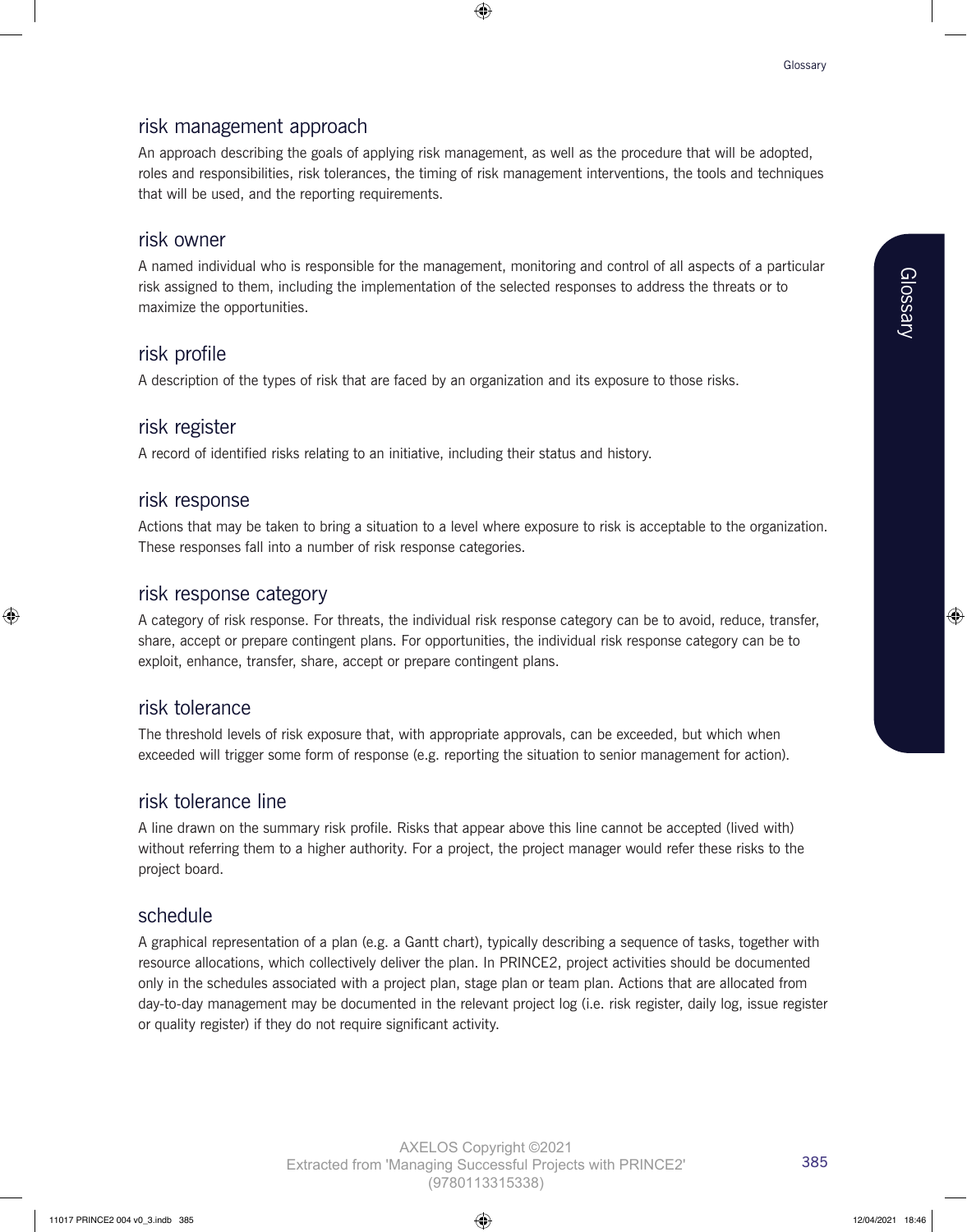#### scope

For a plan, the sum total of its products and the extent of their requirements. It is described by the product breakdown structure for the plan and associated product descriptions.

#### scope tolerance

The permissible deviation in a plan's scope that is allowed before the deviation needs to be escalated to the next level of management. Scope tolerance is documented in the respective plan in the form of a note or reference to the product breakdown structure for that plan. *See* tolerance.

#### Scrum

An iterative, timeboxed approach to product delivery that is described as 'a framework within which people can address complex adaptive problems, while productively and creatively delivering products of the highest possible value' (Schwaber and Sutherland, 2016).

#### Scrum master

A Scrum role that is responsible for ensuring Scrum is understood and enacted and that the Scrum team adheres to Scrum theory, practice and rules.

#### senior supplier

The project board role that provides knowledge and experience of the main discipline(s) involved in the production of the project's deliverable(s). The senior supplier represents the supplier's interests within the project and provides supplier resources.

#### senior user

The project board role accountable for ensuring that user needs are specified correctly and that the solution meets those needs.

#### share (risk response)

A risk response to either a threat or an opportunity through the application of a pain/gain formula: both parties share the gain (within pre-agreed limits) if the cost is less than the cost plan, and both share the pain (again within pre-agreed limits) if the cost plan is exceeded.

#### specialist product

A product whose development is the subject of the plan. The specialist products are specific to an individual project (e.g. an advertising campaign, a car park ticketing system, foundations for a building or a new business process). Also known as a deliverable. *See also* output.

#### sponsor

The main driving force behind a programme or project. PRINCE2 does not define a role for the sponsor, but the sponsor is most likely to be the executive on the project board, or the person who has appointed the executive.

#### sprint

A fixed timeframe (typically of 2–4 weeks) for creating selected features from the backlog.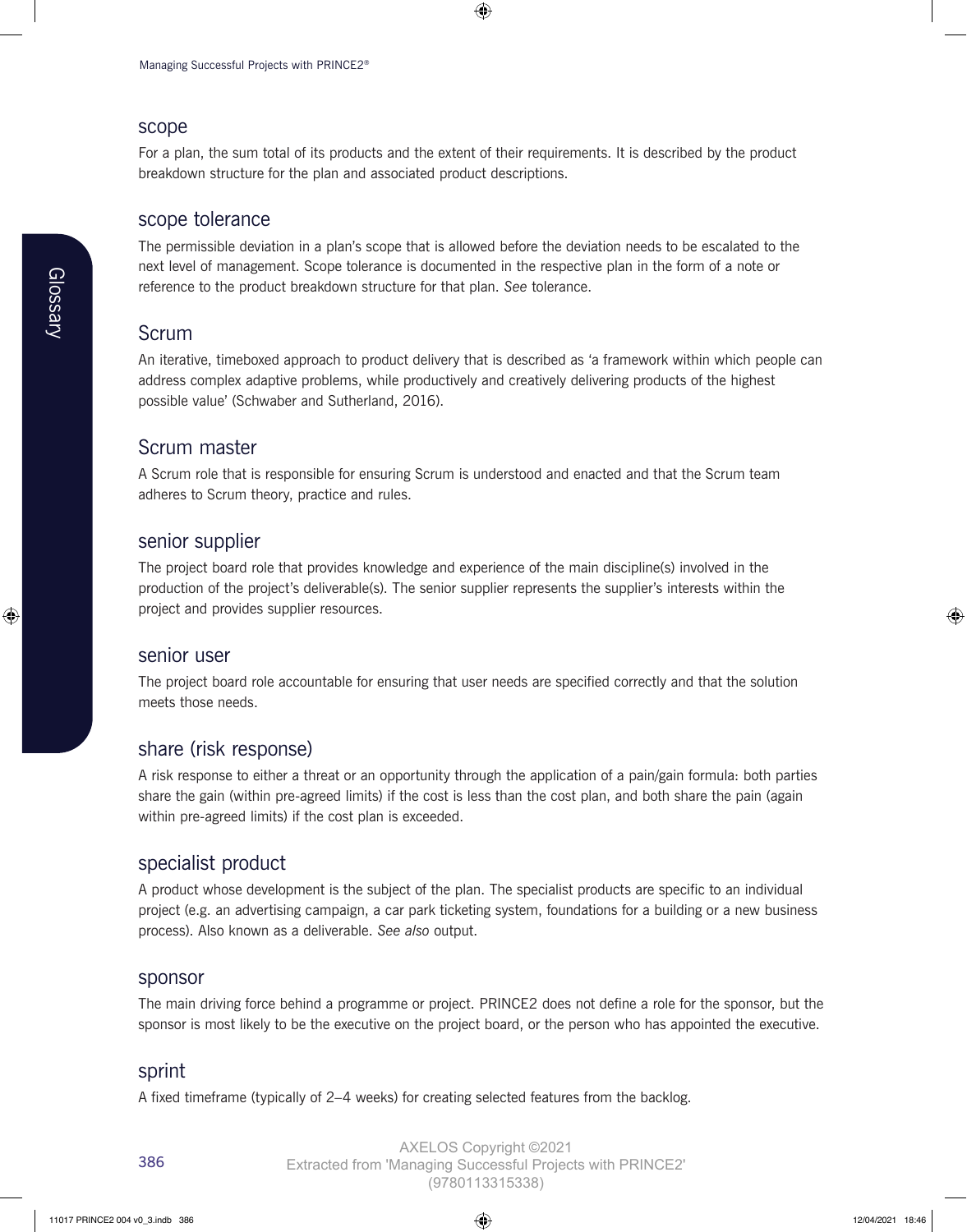# stage

*See* management stage.

# stage plan

A detailed plan used as the basis for project management control throughout a management stage.

# stakeholder

Any individual, group or organization that can affect, be affected by or perceive itself to be affected by, an initiative (i.e. a programme, project, activity or risk).

# start-up

The pre-project activities undertaken by the executive and the project manager to produce the outline business case, project brief and initiation stage plan.

# supplier

The person, group or groups responsible for the supply of the project's specialist products.

# tailoring

Adapting a method or process to suit the situation in which it will be used.

### team manager

The person responsible for the production of products allocated by the project manager (as defined in a work package) to an appropriate quality, timescale and at a cost acceptable to the project board. This role reports to, and takes direction from, the project manager. If a team manager is not assigned, the project manager undertakes the responsibilities of the team manager role.

# team plan

An optional level of plan used as the basis for team management control when executing work packages.

## theme

An aspect of project management that needs to be continually addressed, and that requires specific treatment for the PRINCE2 processes to be effective.

## threat

An uncertain event that could have a negative impact on objectives or benefits.

# time tolerance

The permissible deviation in a plan's time that is allowed before the deviation needs to be escalated to the next level of management. Time tolerance is documented in the respective plan. *See also* tolerance.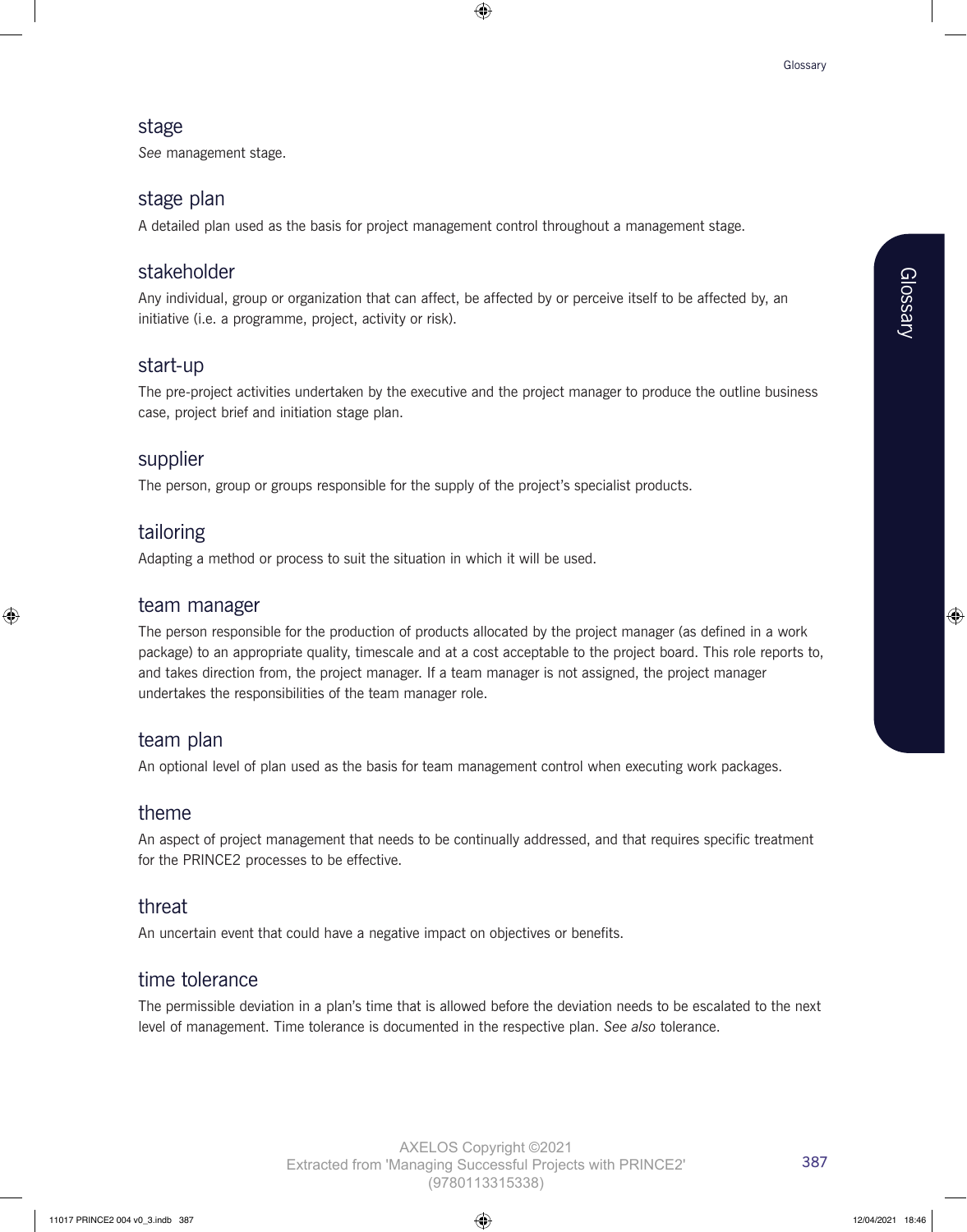## time-driven control

A management control that is periodic in nature, to enable the next higher authority to monitor progress (e.g. a control that takes place every 2 weeks). PRINCE2 offers two key time-driven progress reports: checkpoint report and highlight report.

#### timebox

A finite period of time when work is carried out to achieve a goal or meet an objective. The deadline should not be moved, as the method of managing a timebox is to prioritize the work inside it. At a low level a timebox will be a matter of days or weeks (e.g. a sprint). Higher-level timeboxes act as aggregated timeboxes and contain lower-level timeboxes (e.g. stages).

#### tolerance

The permissible deviation above and below a plan's target for time and cost without escalating the deviation to the next level of management. There may also be tolerance levels for quality, scope, benefits and risk. Tolerance is applied at project, management stage and team levels.

#### tranche

A programme management term describing a group of projects structured around distinct step changes in capability and benefit delivery.

### transfer (risk response)

A response to a threat where a third party takes on responsibility for some of the financial impact of the threat (e.g. through insurance or by means of appropriate clauses in a contract).

#### transformation

A distinct change to the way an organization conducts all or part of its business.

#### trigger

An event or decision that triggers a PRINCE2 process to begin.

#### user

The person or group who will use the project product.

#### user acceptance

A specific type of acceptance by the person or group who will use the product after it has been handed over into the operational environment.

#### user story

A tool used to write a requirement in the form of who, what and why.

#### variant

A variation of a baselined product. For example, an operations manual may have English and Spanish variants.